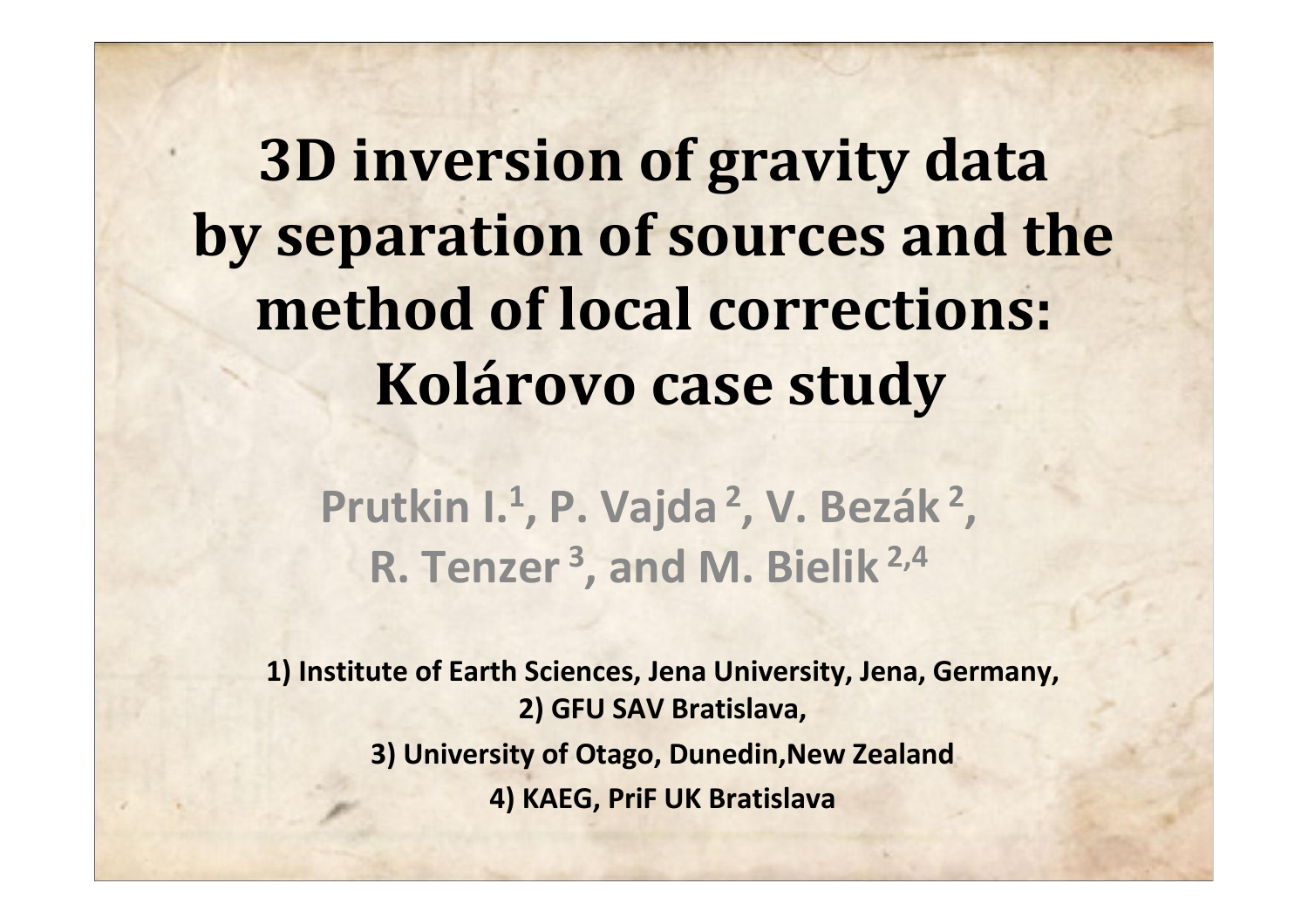#### **the inversion method :method of local corrections**

#### **inversion of potential field datain terms ofisolated compact (star-convex) source bodiesor density/magnetic contrast contact surfaces (interfaces)orthe combination of the two**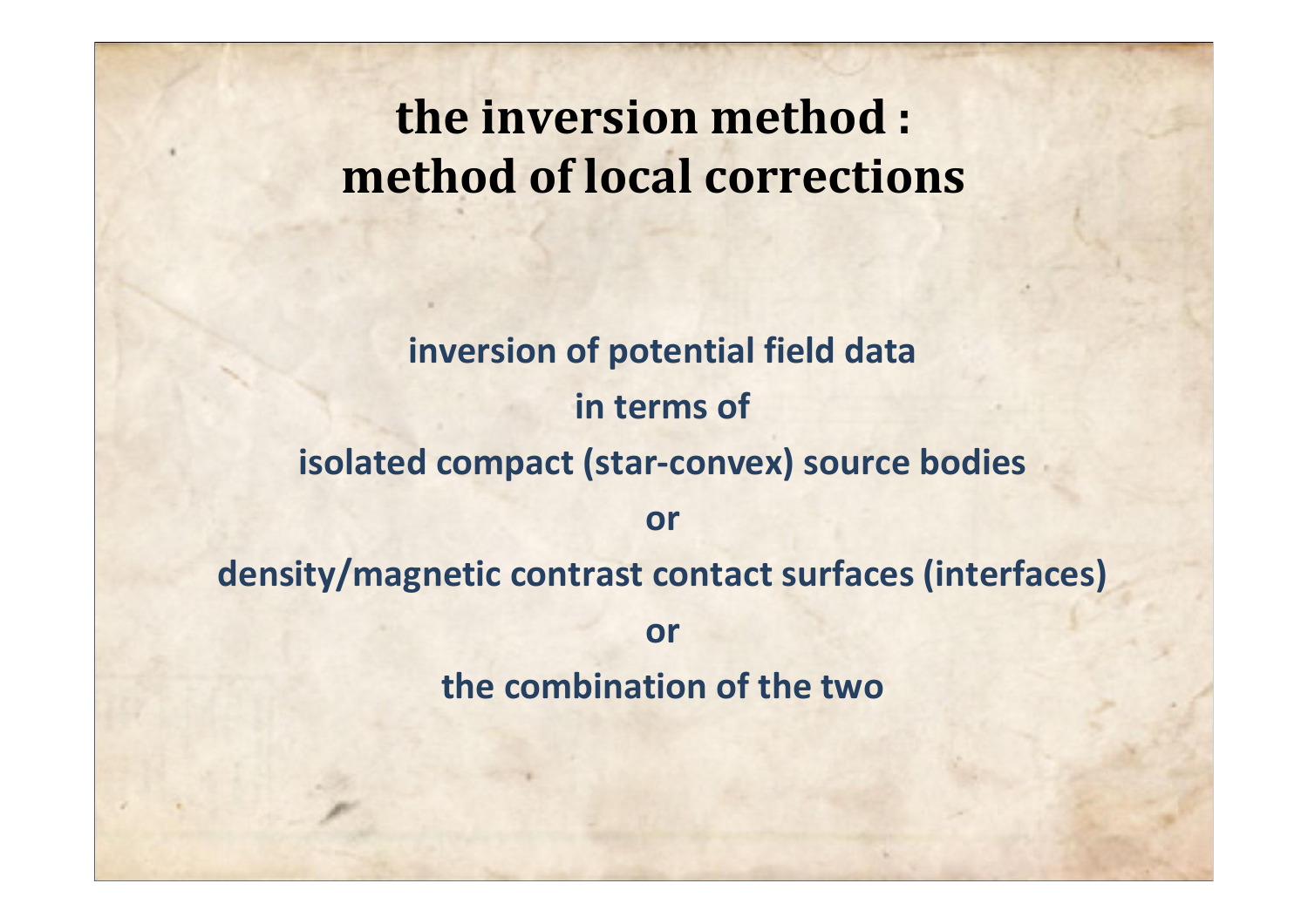## **the method :**

- **1) Separation of signal of sources from a pre-selected depth interval :upward-downward-upward harmonic continuation**
- **2) Lateral signal of sources separation : 3D line segment approximation**
- **3) Method of local corrections geometry of star-convex source homogenous bodiesgeometry of contrast interfaces (contact surfaces)combination of the two above**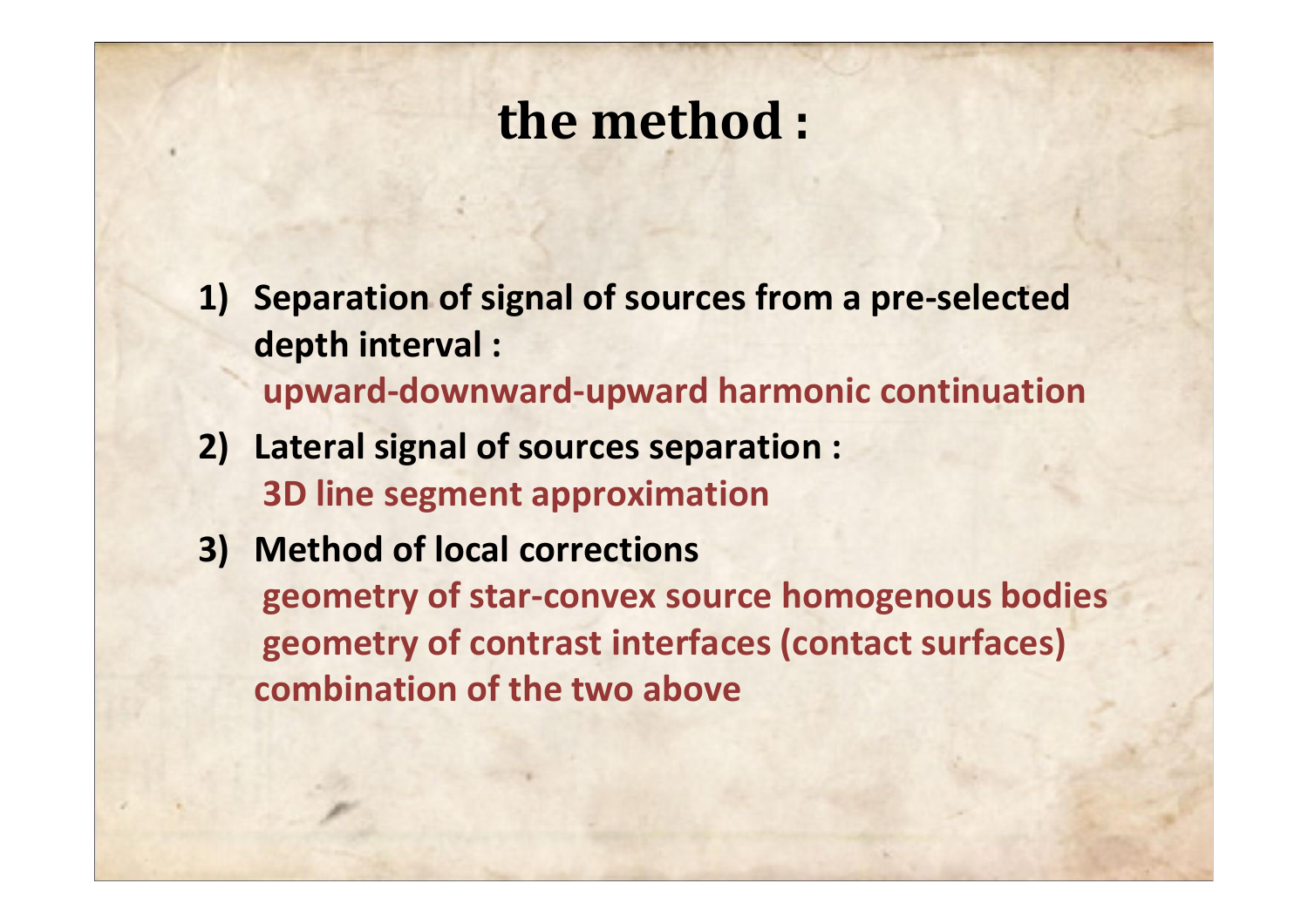**Elimination of signal of sources down to depth** *d*(making the field harmonic down to depth *d*)

- **1) Upward harmonic continuation to height =** *d* **(above surface) Poisson integral (planar approximation)removal of model regional fieldnumerical integration inside data area only**
- **2) Downward harmonic continuation over 2***d* **(to depth**  *d***)Poisson integral – integral equationcontinuation through sources linear ill-posed inverse problem -- regularization**
- **3) Upward harmonic continuation over** *d* **(back to surface) Poisson integral (planar approximation) numerical integration**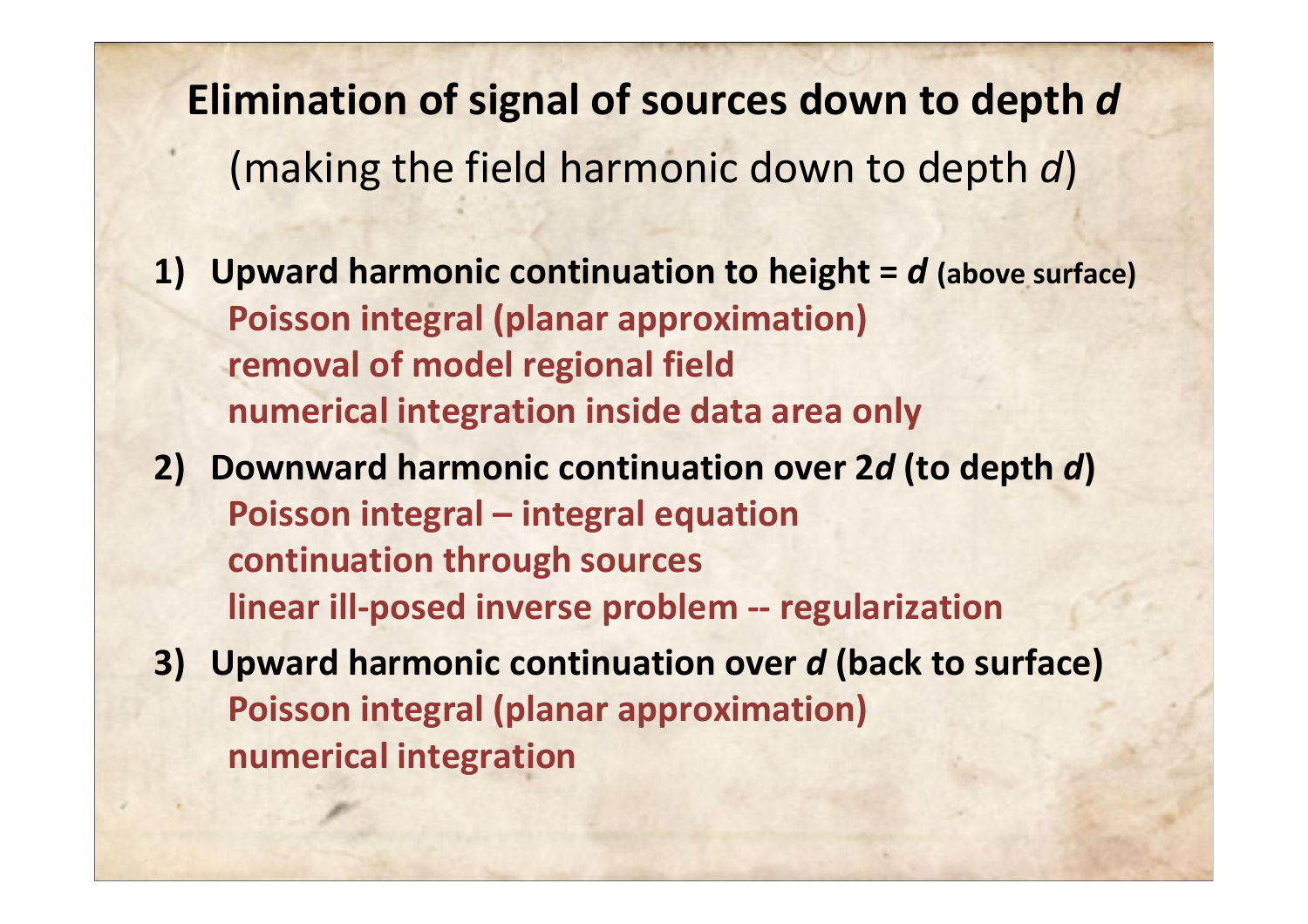### **REMOVAL OF MODEL REGIONAL FIELD**

#### **Model regional field -- 3D surface** *f* **(x,y)**

- **harmonic in 2D sense**
- **on the boundary of the data area same values as data**

$$
\begin{cases} \frac{\partial^2 f}{\partial^2 x} + \frac{\partial^2 f}{\partial^2 y} = 0 & \text{within area } S \\ f = \Delta g & \text{on its boundary} \end{cases}
$$

 $\partial S$ 

□ has no extrema (maxima or minima) inside data area Q creates no false signal in terms of causative bodies

#### **UPWARD HARMONIC CONTINUATION –DIRECT**

 $H(x, y, 0)$ *h = d*

# **DOWNWARD HARMONIC CONTINUATION –**

 **INVERSE PROBLEM***h = d* $h_1 =$ *= 2d*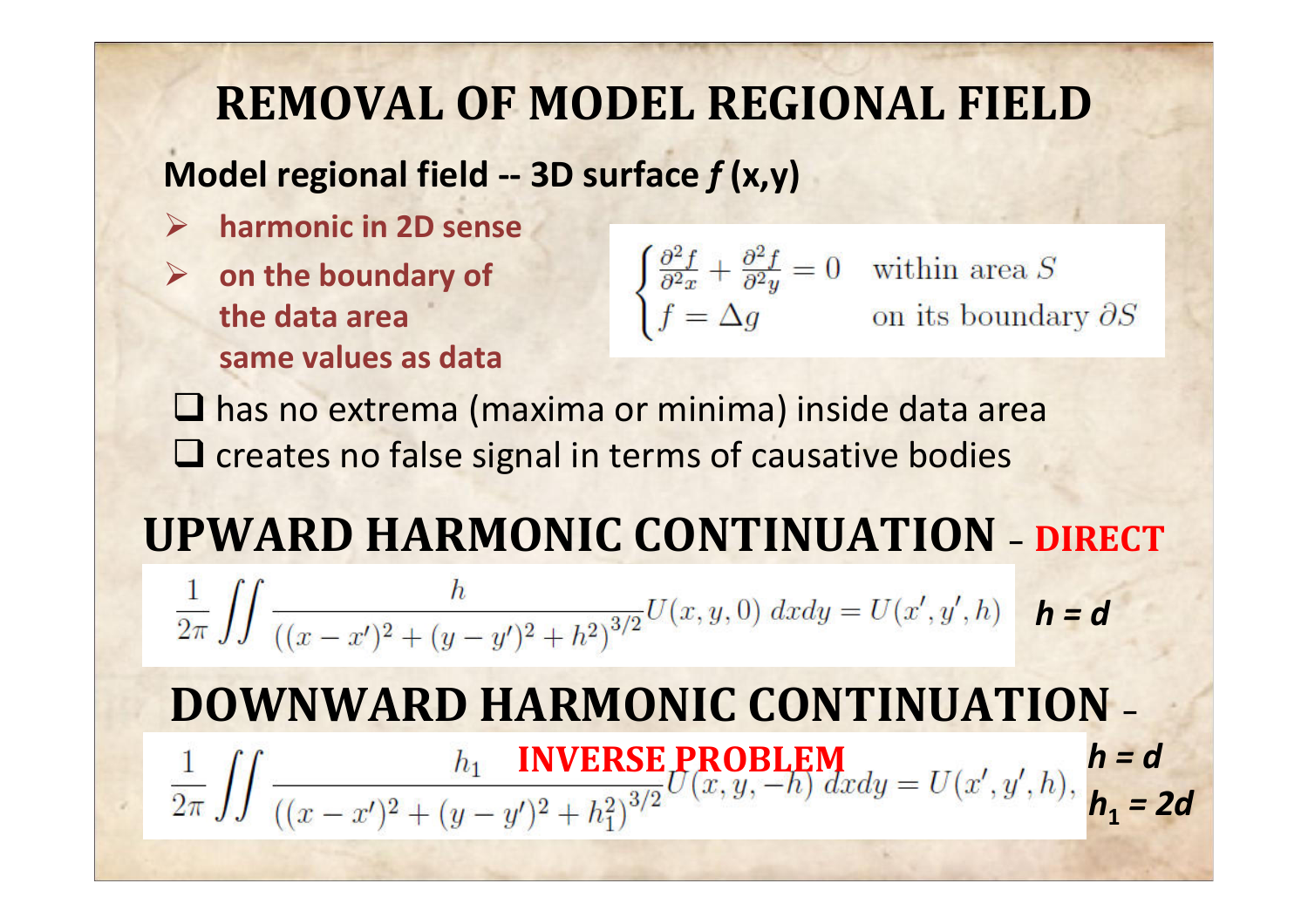### **KOLÁROVO GRAVITY ANOMALY**

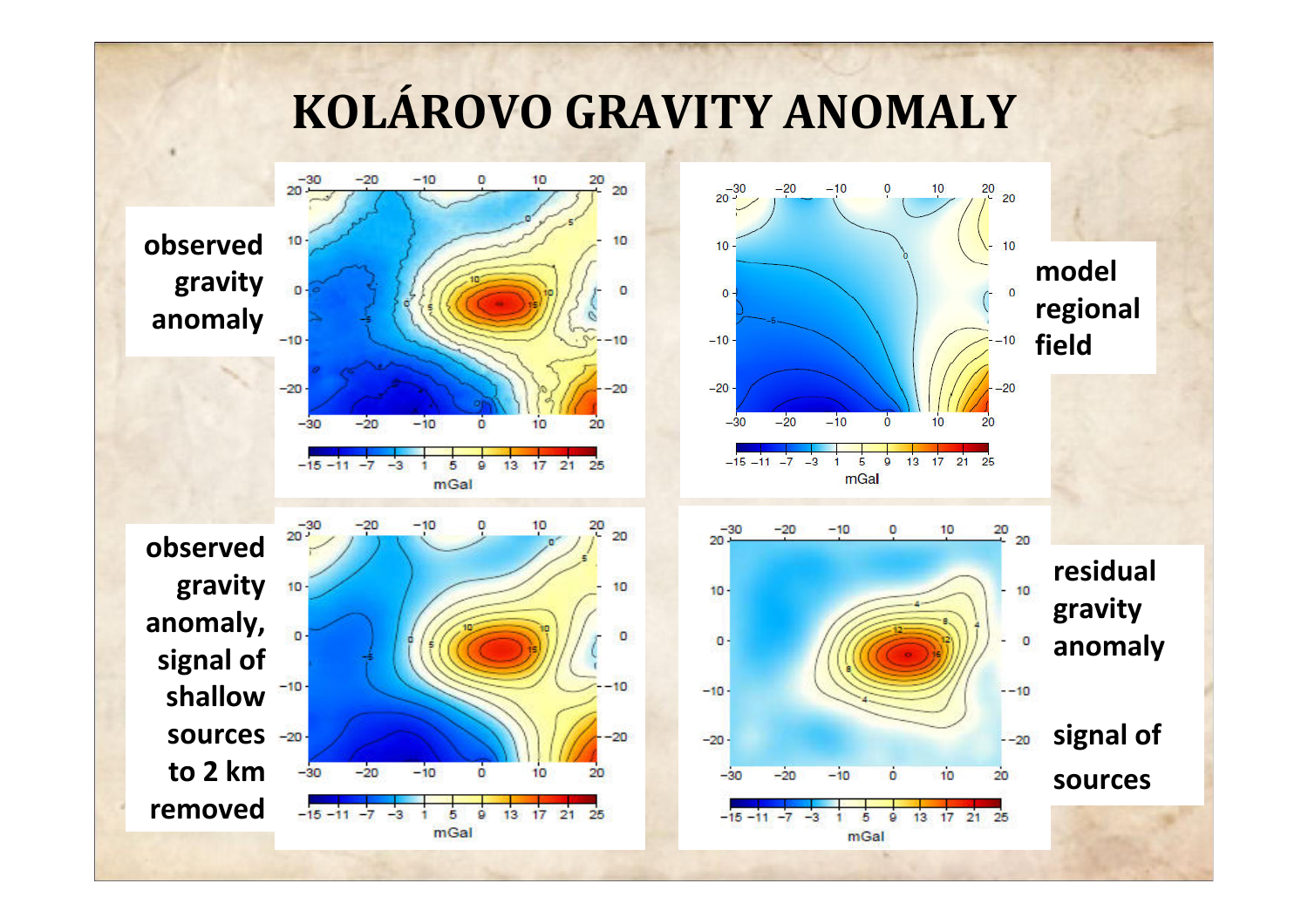#### **INVERSION BY THE METHOD OF LOCAL CORRECTIONSAssumptions**:

causative anomalous density distribution given by:

■ star-convex compact homogenous body/bodies □ density contrast contact surface/surfaces (interfaces) **Q** combination of above

#### **Inversion**:

geometry is the solution (non-linear inverse problem)

- $\triangleright$  non-linear integral equation for 3D geometry of the boundary  $\triangleright$  discretization
- $\triangleright$  ill-posed problem regularization
- $\triangleright$  iterations (for 3D geometry of surfaces / body shapes)
- > 3D line segments assist in starting the iterations
- assymptotic plane in case of contrast interfaces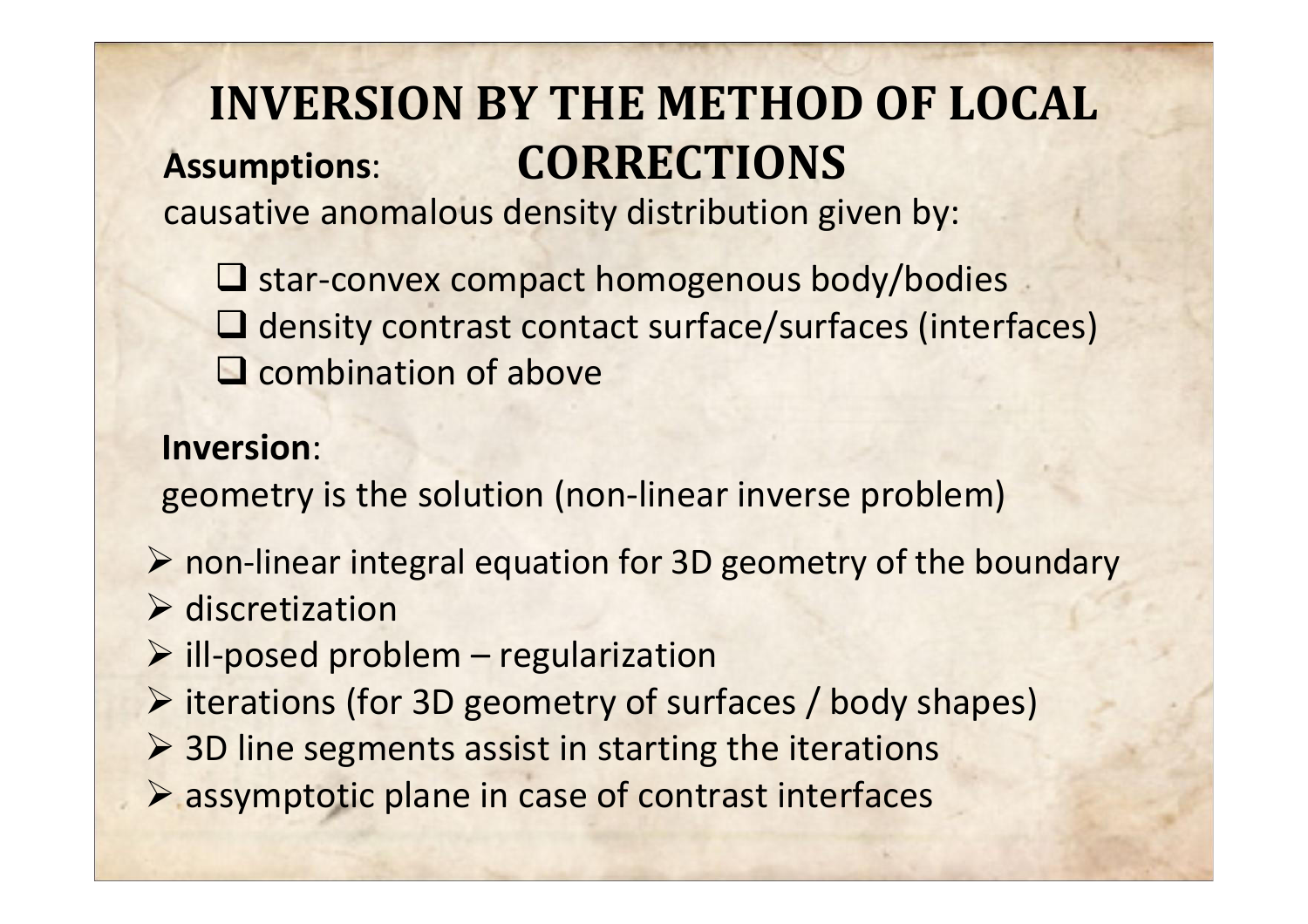### **KOLÁROVO GRAVITY ANOMALY INVERSION –SOLUTION A**

**density contrast 300 kg/m3**

**2 line segments – bottom boundary of sediments** (contour lines – depth to basement) **1 line segment – anomalous causative body (ellipsoid)** entirely within basement



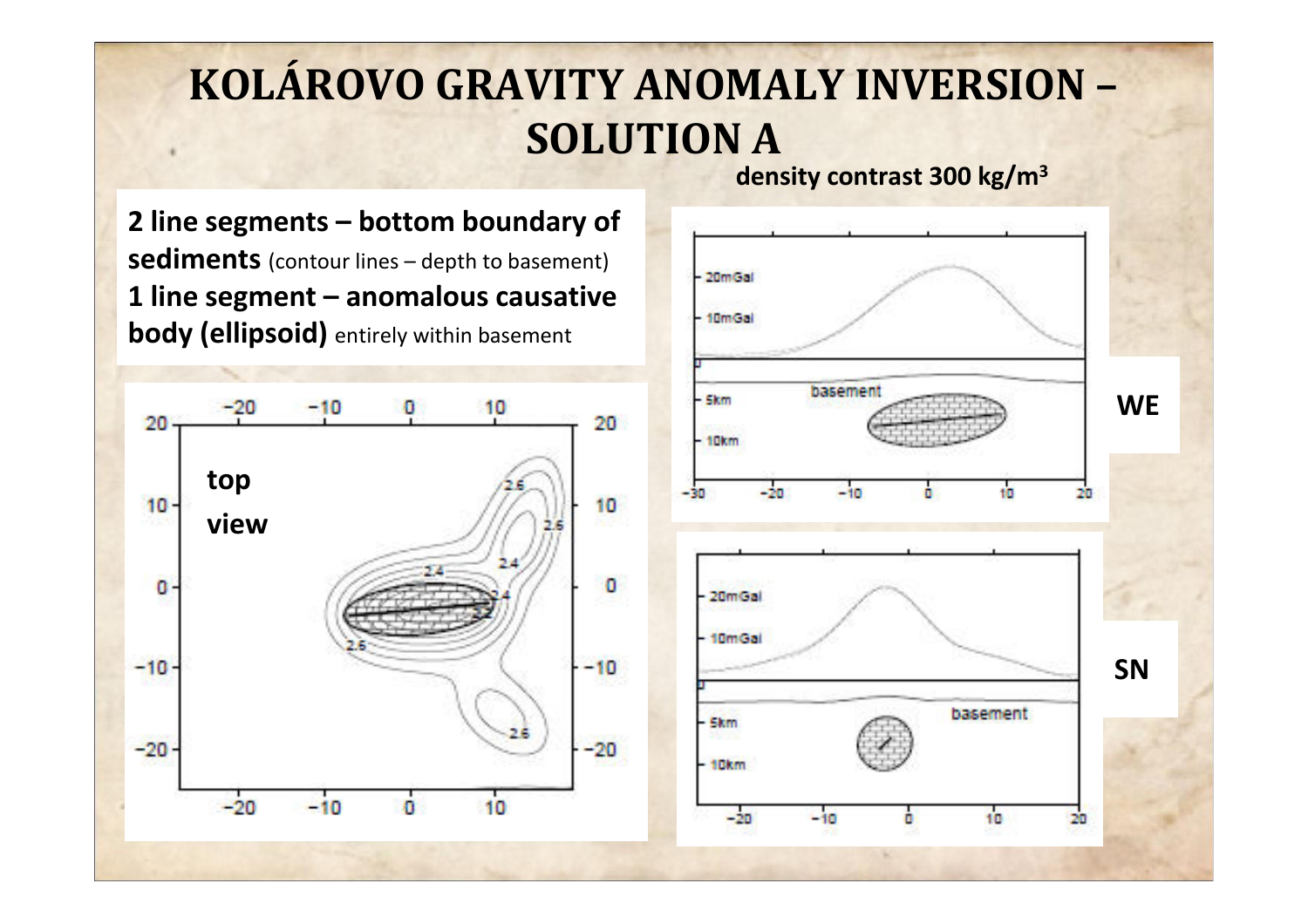### **KOLÁROVO GRAVITY ANOMALY INVERSION –SOLUTION B**

#### **Anomalous body**

**3 line segments – anomalous causative body**



 **intrusion of basic lower crustal materialinto upper crust**

**density contrast 300 kg/m3**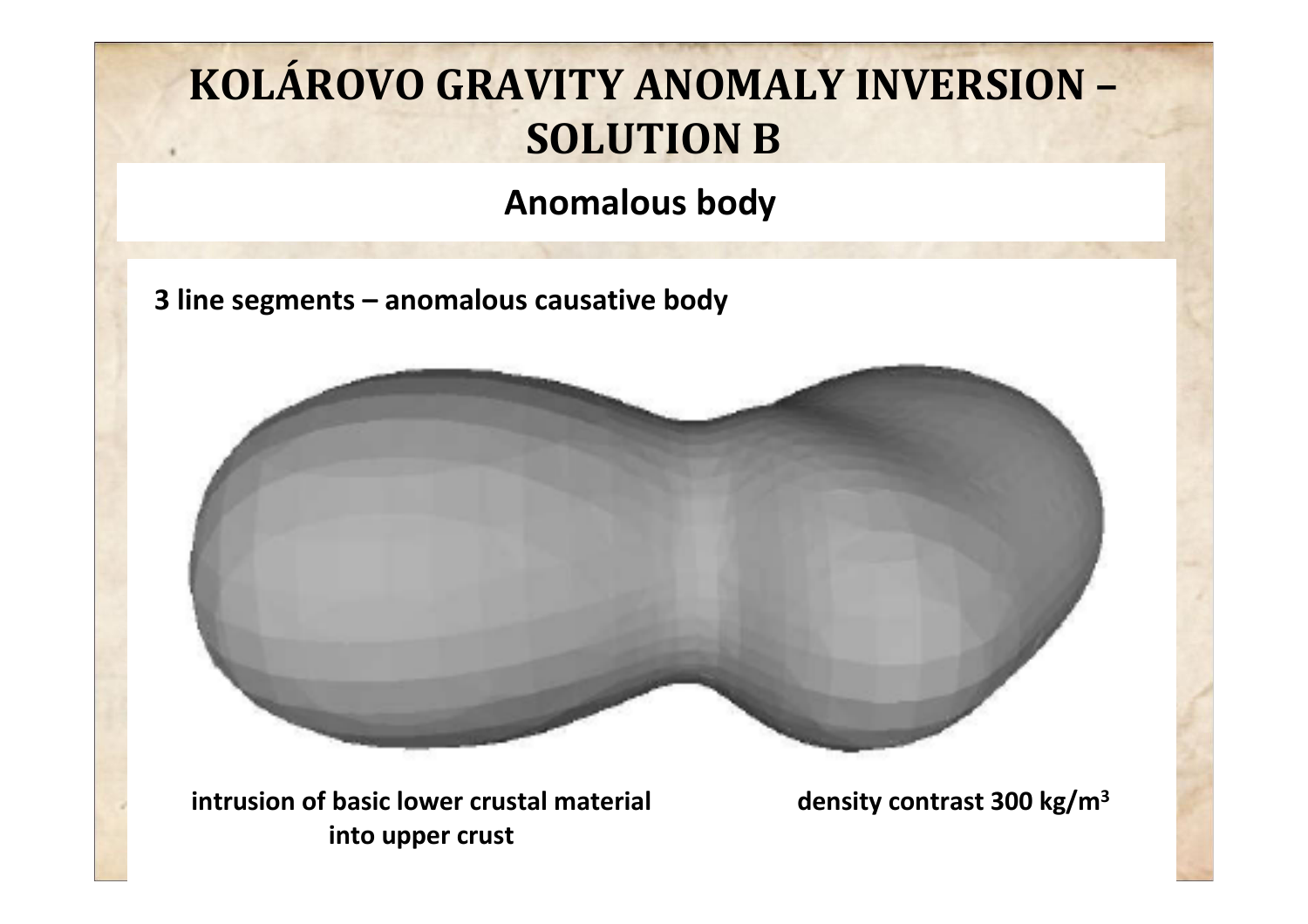#### **KOLÁROVO GRAVITY ANOMALY INVERSION –SOLUTION C**

#### **Contact surface of a density contrast (interface)**



**density contrast 300 kg/m3**



**elevation (uplift) of basic lower crustal material**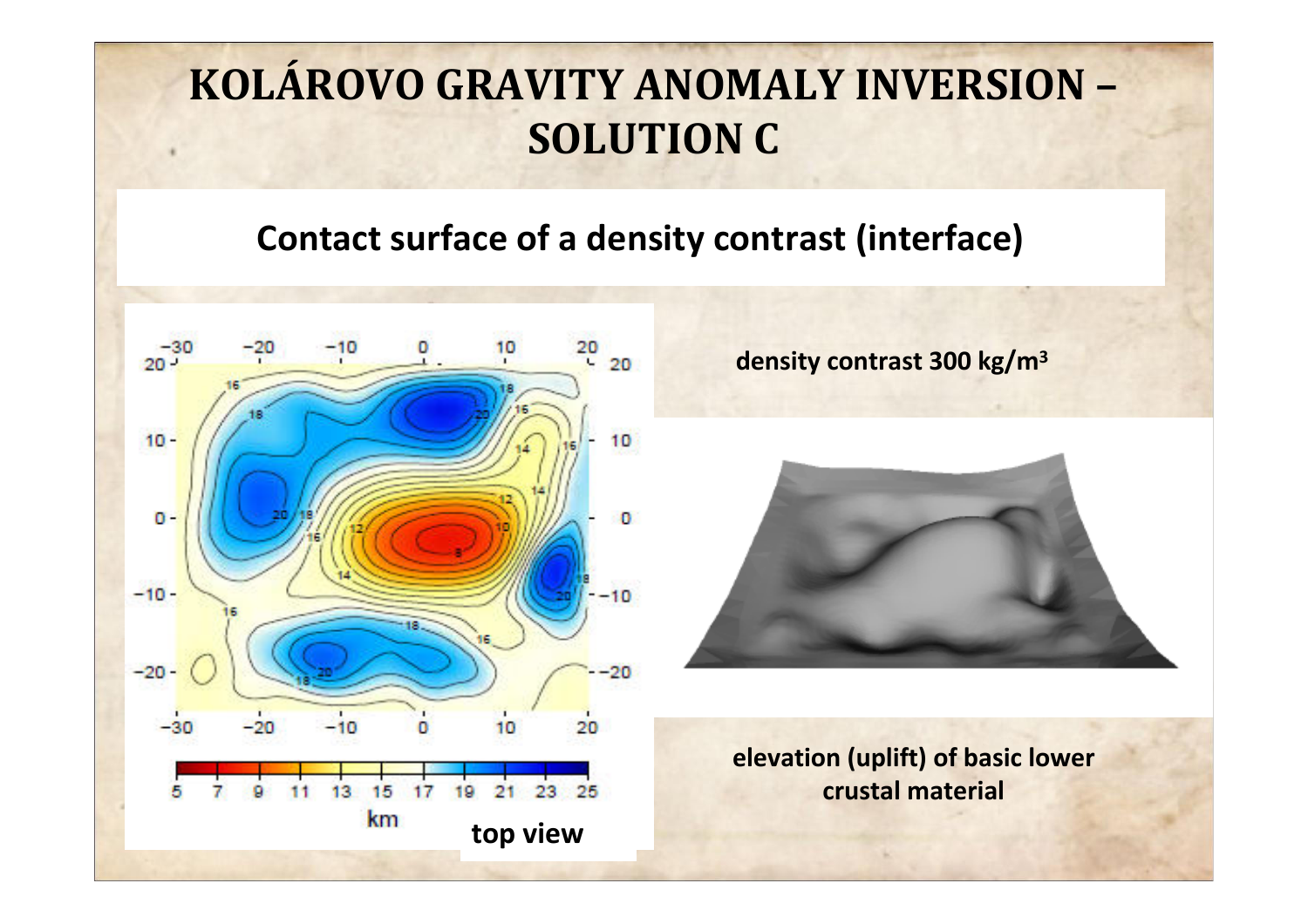### **KOLÁROVO GRAVITY ANOMALY INVERSION –SOLUTION D**

#### **contact surface and anomalous body**

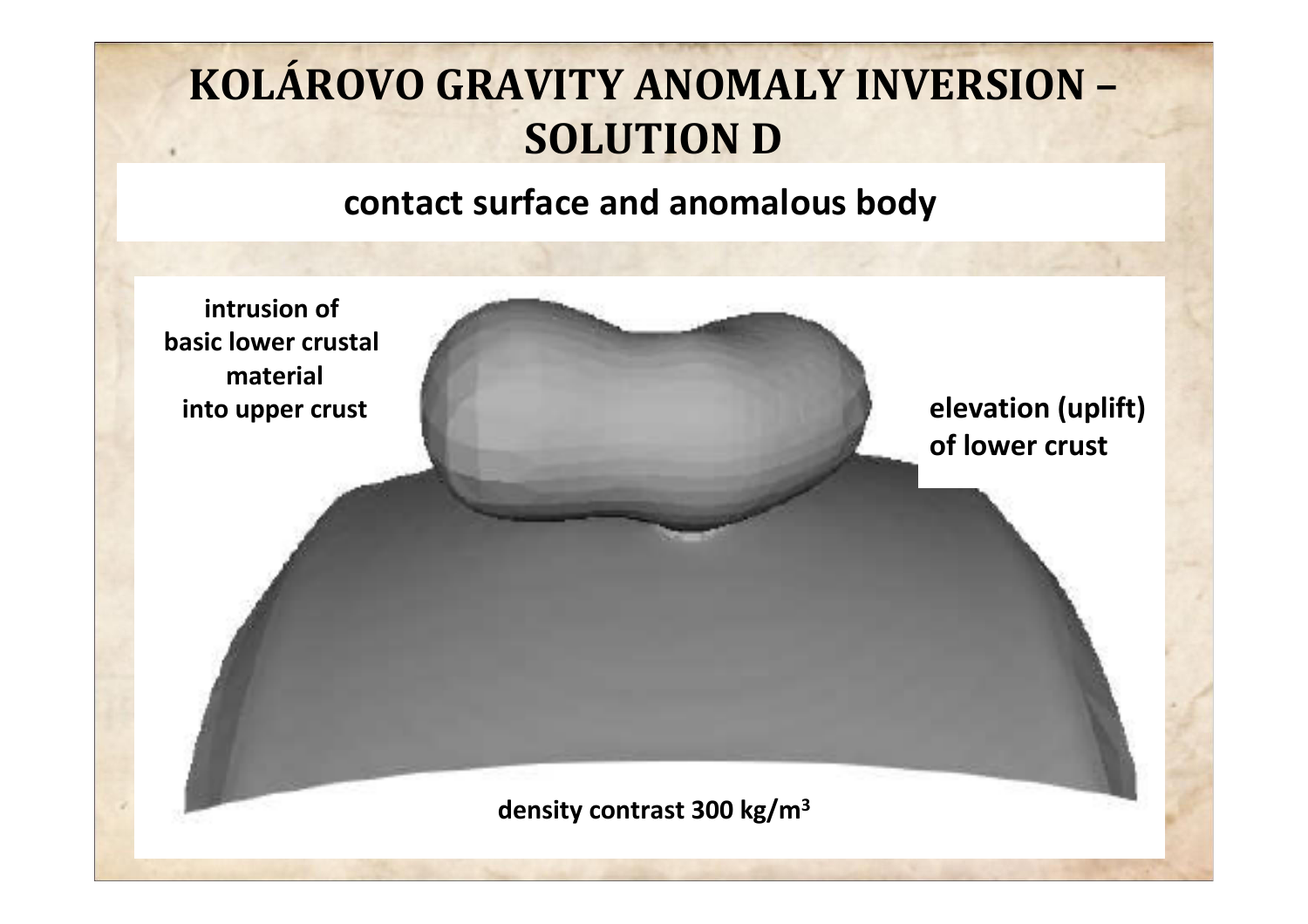#### **KOLÁROVO GRAVITY ANOMALY INVERSION –SOLUTION E**

#### **2 contact surfaces (signal 50% / 50%) – NS cross-section**

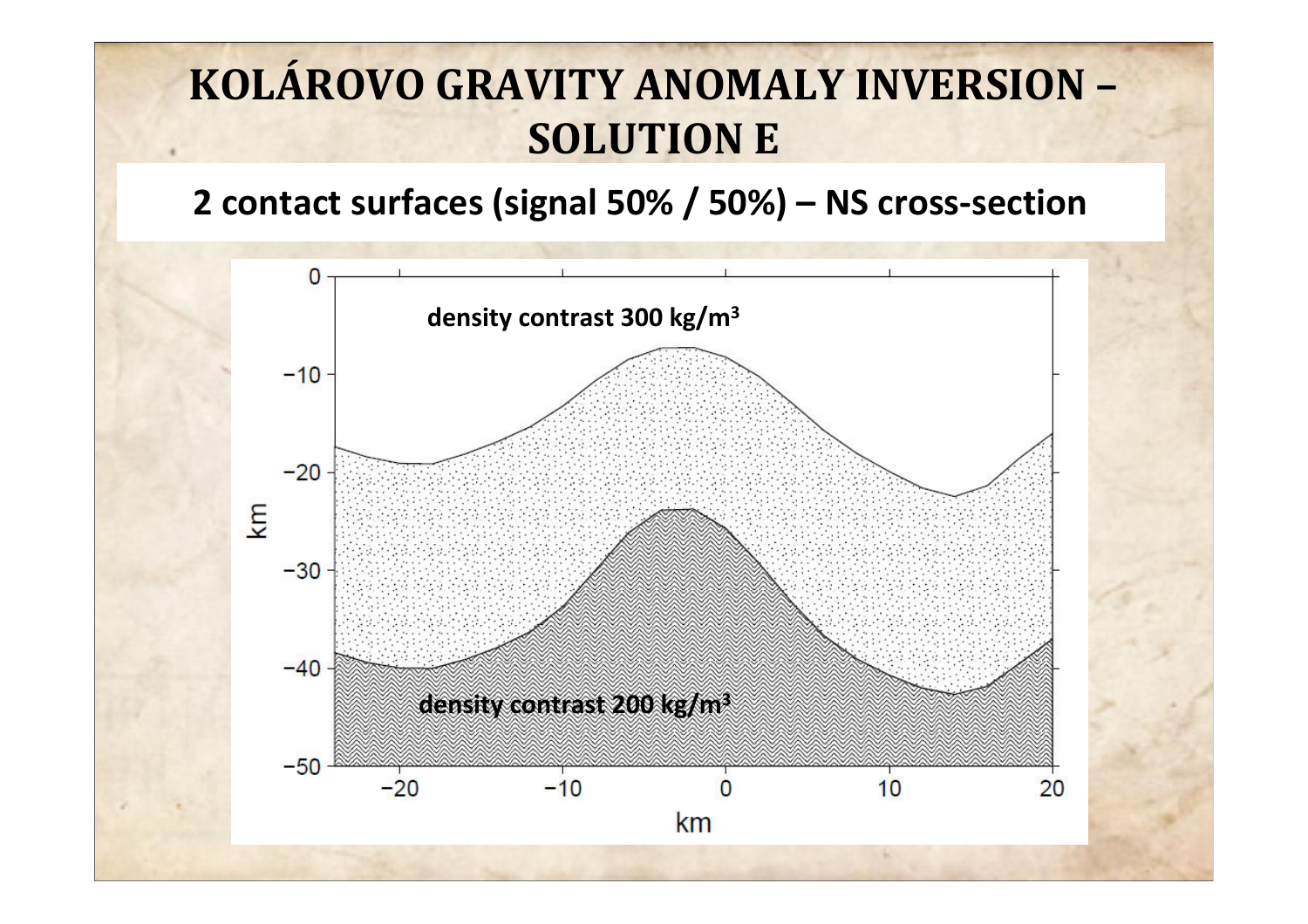#### **DISCUSSION**

The solution is **unique** – in terms of geometry:

□ for a source body of **given density contrast** and **given weightO** for a contact surface of **given weight**, **density contrast** and **depth of assymptotic plane**

#### The solution is **non-unique** (arbitrary decisions)

□ number of bodies and/or contact surfaces **■** weigts of bodies / contact surfaces **Q** density contrasts<br>Q denths of assume  $\Box$  depths of assymptotic planes